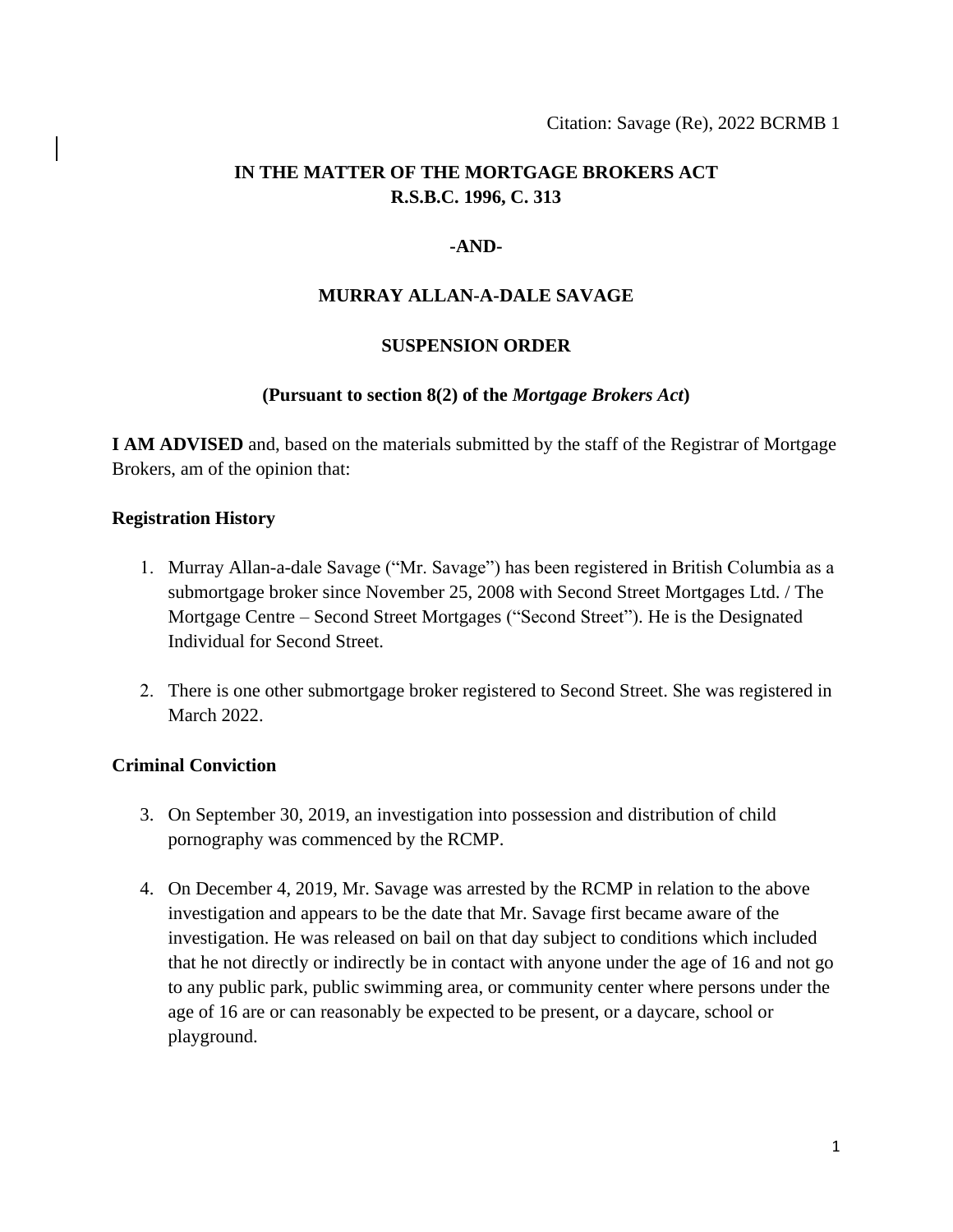- 5. On May 3, 2021, Mr. Savage was convicted of being in possession of child pornography contrary to section 163.1(4) of the *Criminal Code* on December 4, 2019. A Court Services Online search indicates that Mr. Savage plead guilty on May 3, 2021.
- 6. On August 18, 2021, Mr. Savage submitted a renewal for his submortgage broker registration and submitted a Police Information Check dated July 26, 2021. The Police Information Check disclosed that Mr. Savage had been charged under section 163.1(4) of the *Criminal Code*. It indicated that the matter was "Awaiting Disposition".
- 7. On September 3, 2021, Mr. Savage admitted via email to staff of the BC Financial Services Authority that he was in possession of 25 pictures and 9 videos considered child pornography in December 2019, that they were sent to him via Facebook messenger, that he viewed them, and that they were saved to his Samsung Tablet.
- 8. In his emails to the Registrar's staff in August 2021 to April 2022, Mr. Savage stated that he, among other things, was 69 years old, had volunteered and donated to children's sports and causes, he rarely had meetings involving his clients' children, that he viewed the pictures and videos at issue but did not know how they were saved on his tablet, that he would not repeat the conduct which lead to his conviction, that he complied with his bail conditions, and that he has sought out and participated in Cognitive Behavioral Therapy Courses and counselling.
- 9. Mr. Savage also reported on September 3, 2021 that he was considered by his counsellor to be "low risk"; however, a September 16, 2021 letter from Dr. Bruce Monkhouse, his psychologist, noted that Mr. Savage was of "Low Moderate Risk for sexual reoffending and a Low Risk for violent offending".
- 10. In the course of Mr. Savage's exchanges with the Registrar's staff, he did not advise the Registrar's staff that he had plead guilty on May 3, 2021. His emails indicate that further dates would be set and that he would know the outcome of the proceeding once a hearing occurs. He indicated that the court may "dismiss" the case.
- 11. Several pieces of correspondence are specifically relevant on this point:
	- a. On September 14, 2021, Mr. Savage's counsel wrote to advise, among other things, "No conviction has been registered for the still outstanding alleged offence that arose on Dec. 4, 2019. Therefore, Mr. Savage has no record of criminal convictions."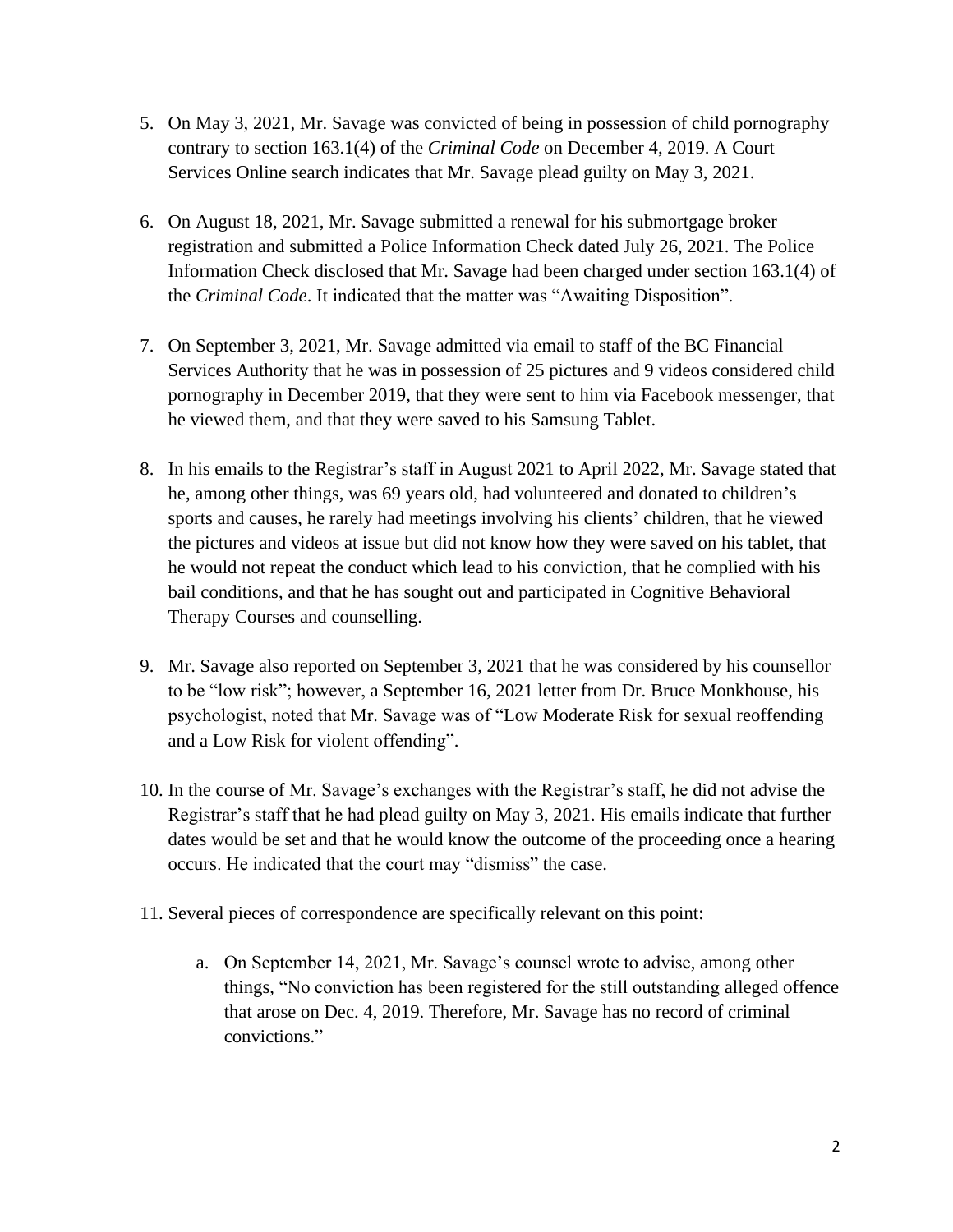- b. On September 17, 2021, Mr. Savage provided a letter from Dr. Monkhouse dated September 16, 2021, stating, "As of this date, September 16, 2021, Mr. SAVAGE has not been convicted or sentenced for the current charges."
- c. On October 7, 2021, while discussing whether a suitability review was necessary, Mr. Savage wrote "You are denying me my Constitutional Rights to earn a living and keep my job on Allegations and NO Convictions. I thought the Courts decided punishment and guilt or innocence in Canada.

…

What happens if in November  $5<sup>th</sup>$ , the Courts dismiss my case? The you would have denied me my right to survive and work as a Canadian citizen for no reason other then speculation" [sic].

- d. On October 7, 2021, Mr. Savage also wrote, "My court date is Friday November 5<sup>th</sup> at 2 pm. I am curious as per what part of my possible conviction will affect my duties as a mortgage broker. My lawyer is working hard on my behalf to not only avoid the conviction but to protect my livelihood. He is trying to get my charges reduced and if the charges / possible conviction will affect my brokers licence, there is a chance the Courts will be lenient." [sic].
- e. On October 7, 2021, Mr. Savage also wrote, "this will not be decided by the courts until November 5th. Why can I not continue brokering until November 5th when the court decides the outcome. What happens if the case is dismissed?" [sic].
- f. On November 8, 2021, Mr. Savage's counsel wrote to advise, among other things, "… Mr. Savage remains at present without any record of criminal conviction."
- g. On November 11, 2021, Mr. Savage's counsel wrote to advise, among other things, "As previously indicated, Mr. Savage remains without any record of criminal conviction."
- 12. On October 13, 2021, Mr. Savage's registration was renewed on the condition that he provide updates following his hearings in the criminal matter. It is not clear why Dr. Monkhouse notes that Mr. Savage had not been convicted on September 16, 2021 when Mr. Savage had plead guilty on May 3, 2021. It appears that whether Mr. Savage had a registered conviction or not is conflated in Mr. Savage's and his counsel's correspondence with whether he has been convicted, that is found or plead guilty, of the offense in part because the possibility of a conditional discharge order might have resulted in Mr. Savage not having a lasting criminal conviction record. However, it is clear from the court records that Mr. Savage had in fact plead guilty and therefore was convicted on May 3, 2021, all that remained was his sentencing. He did not disclose this to the Registrar's staff until April 18, 2022 as noted below. Instead, he actively represented that he was not convicted.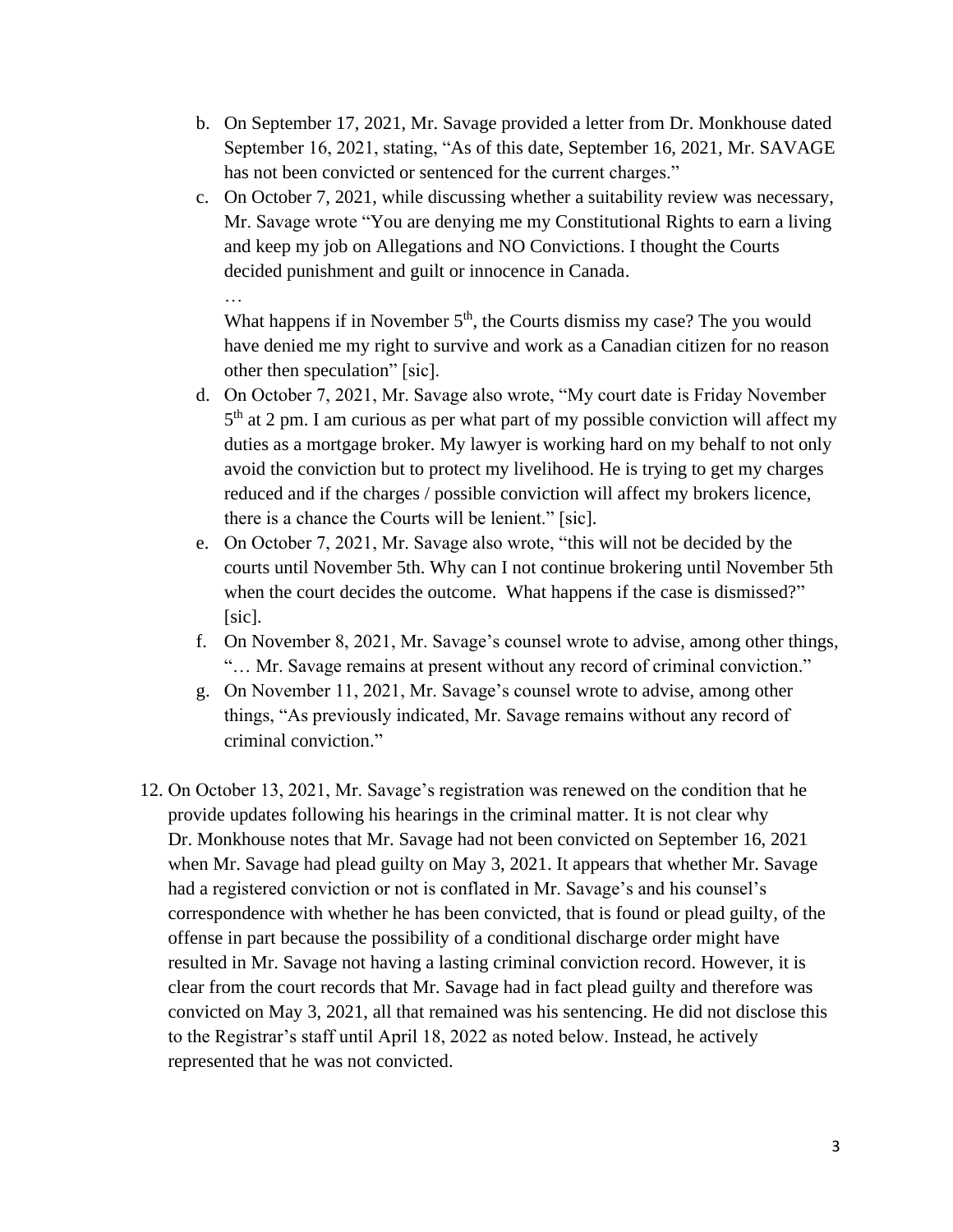- 13. On April 8, 2022, Mr. Savage was sentenced to, among other things, a 10-month conditional sentence to be served in the community and subject to 16 conditions and a 24-month probation. The conditions include restrictions of Mr. Savage being in locations where one can reasonably expect persons under the age of 16 to be present and not communicating directly or indirectly with persons under the age of 16 with certain exceptions.
- 14. On April 18, 2022, Mr. Savage reported the terms of his sentence to the Registrar's staff and provided a copy of his Conditional Sentence Order which revealed that he had been convicted of the offense on May 3, 2021.

#### **Test for Interim Suspension**

15. Sections 4 and 8 of the *Mortgage Brokers Act*, RSBC 1996, c 313 9 (the "Act") states, in part:

#### **Granting of registration by registrar**

- 4 The registrar
	- (a) must grant registration or renewal of registration to an applicant if in the opinion of the registrar the applicant is suitable for registration and the proposed registration is not objectionable, …

#### **Registrar's orders — registration and compliance**

- 8 (1) After giving a person registered under this Act an opportunity to be heard, the registrar may do one or more of the following:
	- (a) suspend the person's registration;
	- (b) cancel the person's registration;
	- (c) order the person to cease a specified activity;
	- (d) order the person to carry out specified actions that the registrar considers necessary to remedy the situation,
	- if, in the opinion of the registrar, any of the following paragraphs apply:
	- (e) the person would be disentitled to registration if the person were an applicant under section 4;
	- (f) the person is in breach of this Act, the regulations or a condition of registration;
	- (g) the person is a party to a mortgage transaction that is harsh and unconscionable or otherwise inequitable;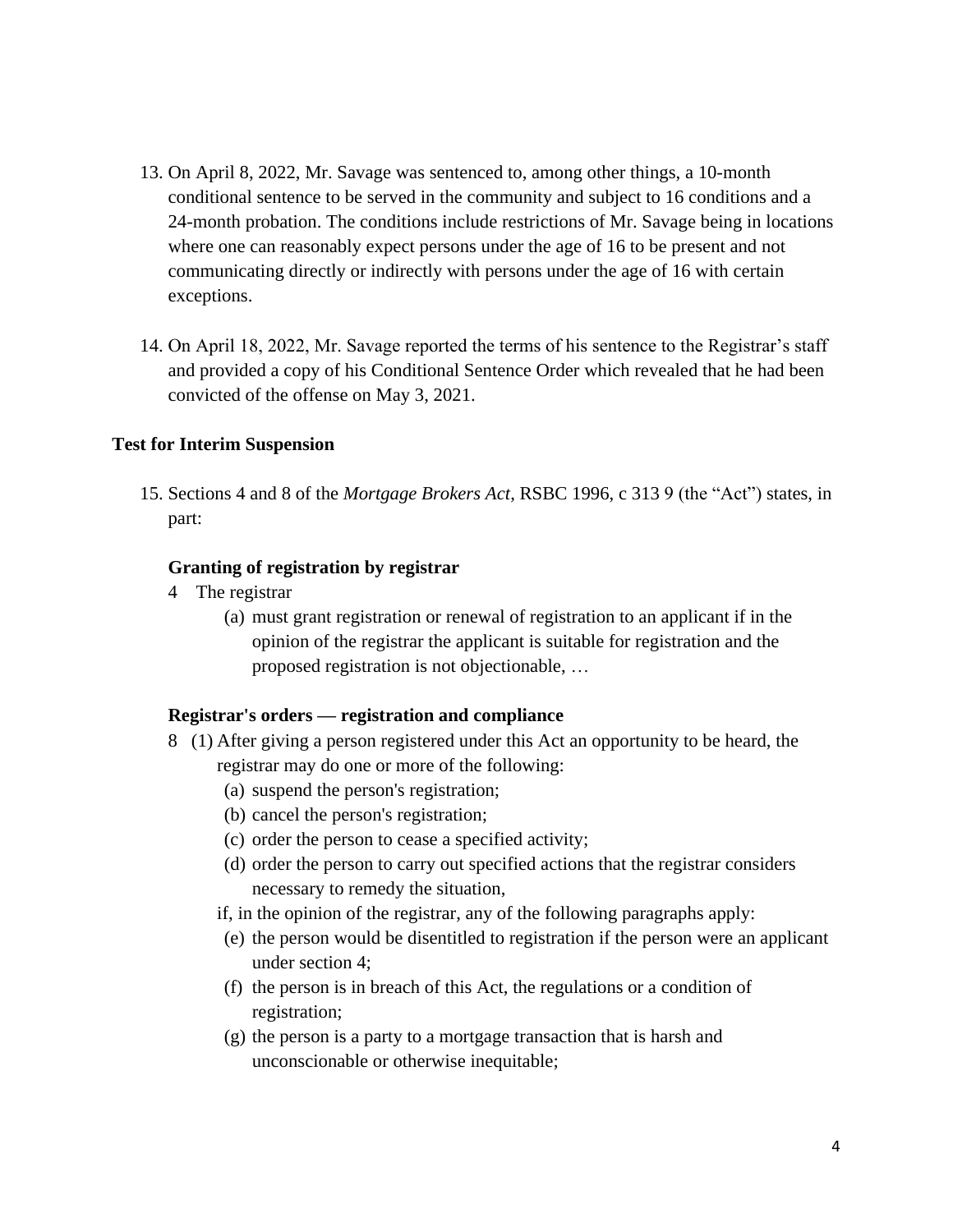- (h) the person has made a statement in a record filed or provided under this Act that, at the time and in the light of the circumstances under which the statement was made, was false or misleading with respect to a material fact or that omitted to state a material fact, the omission of which made the statement false or misleading;
- (i) the person has conducted or is conducting business in a manner that is otherwise prejudicial to the public interest;
- (j) the person is in breach of a provision of Part 2 or 5 of the Business Practices and Consumer Protection Act prescribed under section 9.1 (2).
- (2) If the length of time that would be required to give a person an opportunity to be heard under subsection (1), (1.2), (1.3) or (1.4) would, in the registrar's opinion, be prejudicial to the public interest, the registrar may, without giving the person an opportunity to be heard, suspend a registration under subsection  $(1)$  (a) or  $(1.3)$  (a) or make an order under subsection  $(1)$  (c) or  $(d)$ ,  $(1.2)$   $(a)$ ,  $(1.3)$  (c) or  $(d)$  or  $(1.4)$ (a) or (b).
- 16. *Kalia v Real Estate Council of Alberta*, 2021 ABQB 950 (CanLII) ("*Kalia*"), in setting out the test to determine if an interim order should be stayed, in doing so the Court applied the three-part test for such a stay. That test is as follows:
	- a. Whether there is a serious issue to be tried;
	- b. Whether the subject of the order would suffer irreparable harm; and
	- c. Whether the balance of convenience favours making the order.
- 17. In addressing the third part of the stay test, *Kalia*, summarizes the broad factors to consider in imposing an interim order, in including interim suspensions, as follows:
	- a. whether a strong *prima facie* case of misconduct is shown on the merits;
	- b. the nature and gravity of the impugned conduct;
	- c. the circumstances in which the impugned conduct occurred;
	- d. whether interim relief remains necessary to protect the public from a real risk of harm;
	- e. the likelihood of the impugned conduct being repeated;
	- f. the licensee's disciplinary history, if any;
	- g. new allegations of misconduct reported or arising during the suspension;
	- h. the extent of the licensee's cooperation with the investigation, which may assist in demonstrating the licensee's respect for regulatory compliance and professional governance in the immediate future;
	- i. the overall passage of time in the conduct proceedings, including the likely timeline until the conclusion of the proceedings;
	- j. the extent of the irreparable harm to which the licensee will continue to be exposed; and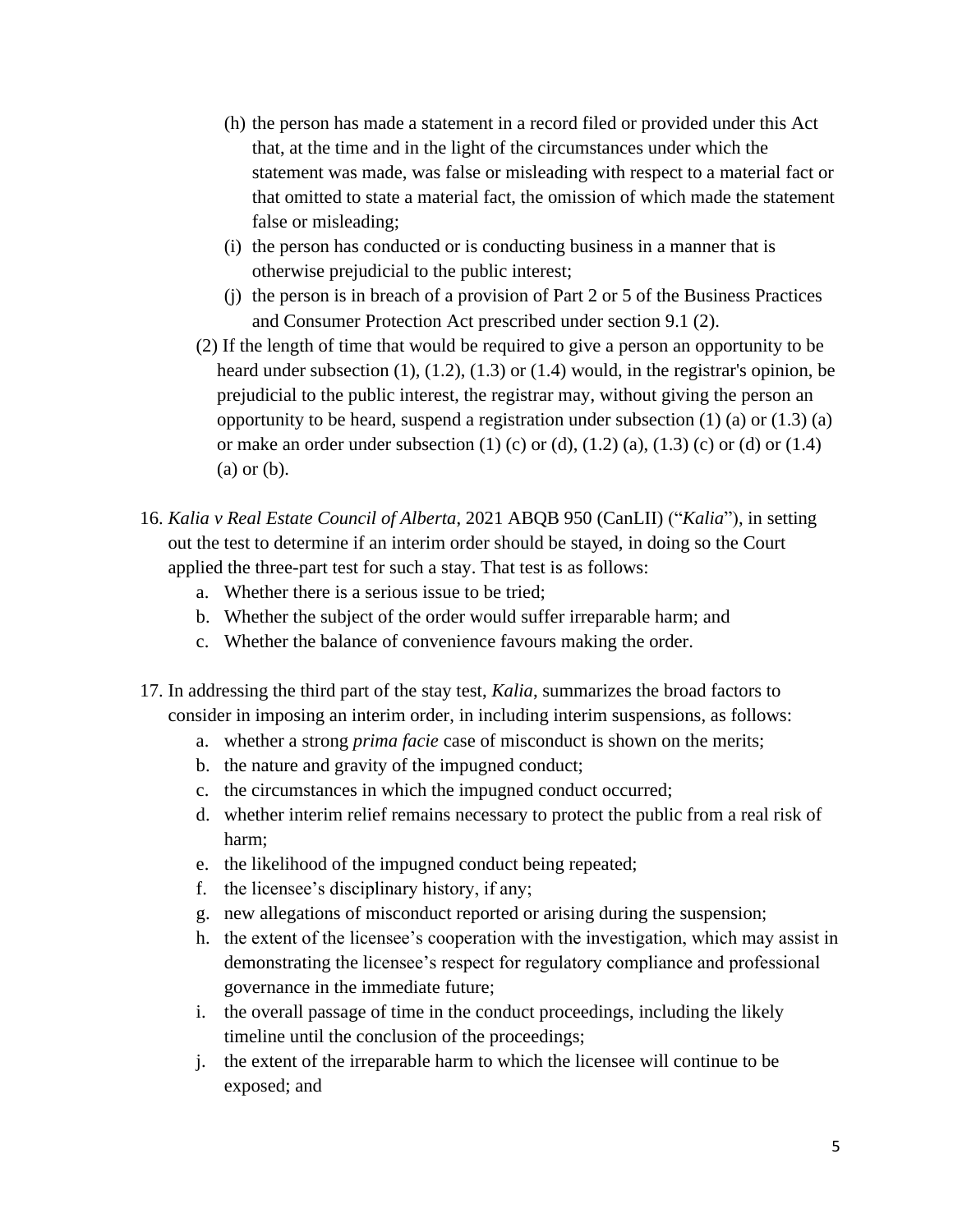k. whether means less restrictive than a suspension are available to adequately protect the public.

*Kalia*, at para 67 citing, *inter alia*, *Scott v College of Massage Therapists of British Columbia*, 2016 BCCA 180 ("*Scott*") at para 55

- 18. In my view, *Kalia*'s list of the factors is clearer, when compared to other cited cases, because it breaks down those factors into the test's constituent elements. Those criteria are developed from cases like *Scott* and I note that the result would be the same under the test as set out in *Scott*, at para 55. Therefore, I turn to an application of the factors from *Kalia*.
- 19. In *Law Society of Ontario v. Rooney*, 2019 ONLSTH 19 (CanLII) at para 11, it was noted that a decision maker determining whether to impose an interim order is not deciding whether the registrant has engaged in misconduct, instead the focus is on application of the statutory test. In this case, that is whether the length of time to bring the matter to hearing would be prejudicial to the public interest. Mr. Savage will still have an opportunity to be heard regarding whether orders under other portions of section 8 of the Act should be made.
- 20. A strong *prima facie* case is made out. Mr. Savage has been convicted and sentenced to a custodial sentence for possession of child pornography.
- 21. The impugned conduct is grave and serious. Victims of child pornography offenses often carry the trauma of the event for life and may be continually victimized by the knowledge that photographs or videos continue to exist: *R v Friesen*, 2020 SCC 9 (CanLII), paras 44, 48, and 51. Further, Mr. Savage has admitted to possessing child pornography, has been convicted of it, and has been sentenced to a custodial sentence and probation for it. Mr. Savage's conduct would clearly stain the reputation of the profession of mortgage brokers.
- 22. The impugned conduct happened over the internet. Mr. Savage reports that it was not connected to his work as a submortgage broker and professes to be a low risk of repeating the misconduct. However, the conditions on his sentence, particularly the restrictions from contact with minors, indicates there is some risk that the conduct will be repeated and therefore that he represents some risk.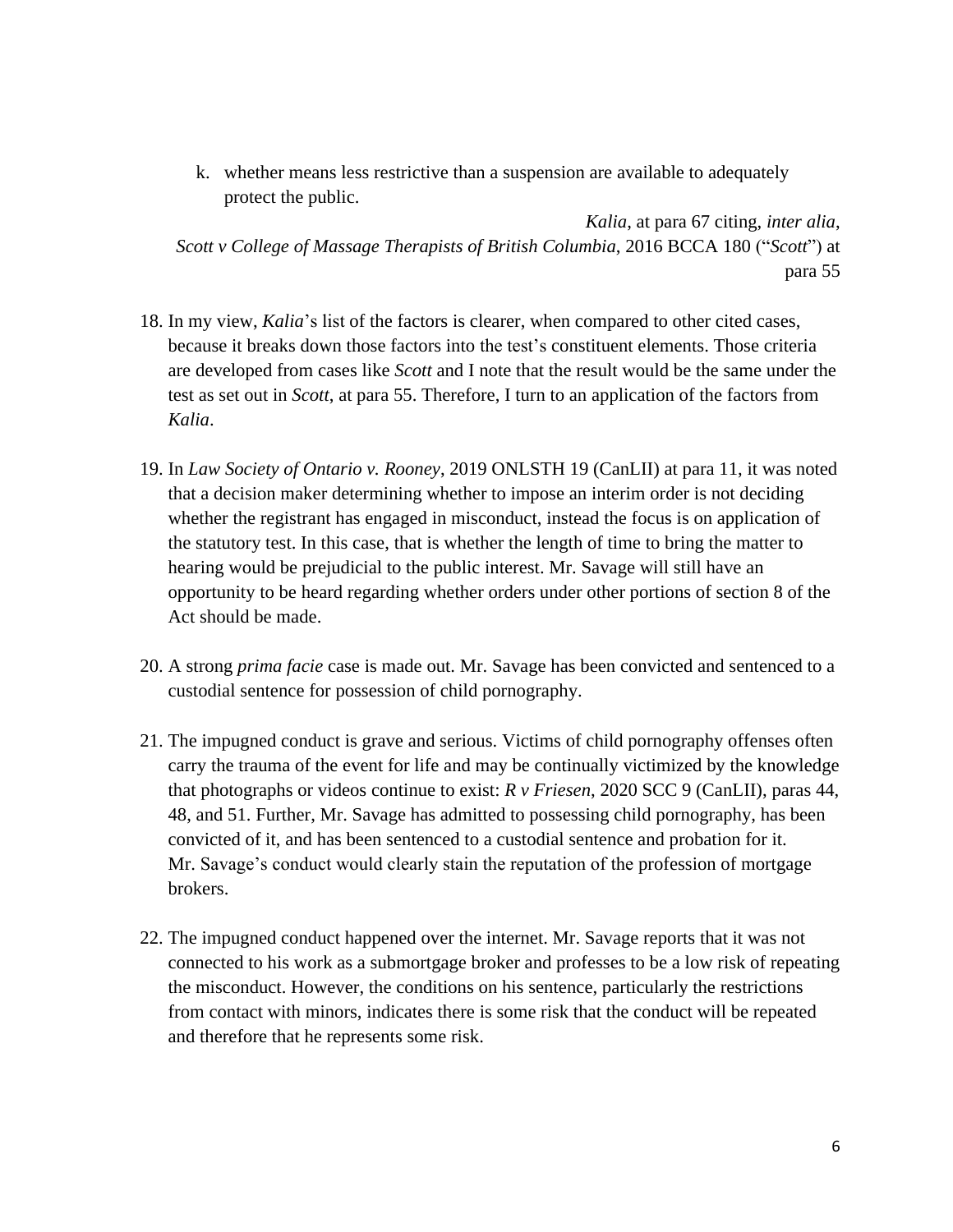- 23. Mr. Savage has no prior disciplinary history and no new allegations of misconduct have been reported or arisen.
- 24. Mr. Savage answered questions raised by the Registrar's staff but did not report his conviction when it happened or disclose that his conviction had occurred until after he was sentenced. To the contrary, the correspondence referenced above indicates that Mr. Savage was actively obfuscating this issue to avoid it interfering with his registration, when compared to the date he was reported to have plead guilty and been convicted by a court services search and his Conditional Sentence Order.
- 25. Approximately a month has passed since Mr. Savage's sentencing and approximately three weeks since he reported the term of his sentence to the Registrar's staff. Given Mr. Savage has been convicted and sentenced the matter is likely able to proceed quickly to a hearing.
- 26. Mr. Savage advises that he relies on his income from his work as a submortgage broker, in part as a result of his discharge from bankruptcy in 2018.
- 27. Regarding whether an interim suspension is necessary to protect the public from a real risk of harm to the public and whether less restrictive means than a suspension are available, I am of the opinion that there is a real risk of harm and less restrictive means to address those risks are not available for the following reasons.
- 28. Although Mr. Savage professes to be a low risk, the letter he provides from Dr. Monkhouse notes that he is of "Low Moderate Risk of sexual offending" and his conditional sentence conditions indicate he should be restricted from access, both direct and indirect, to persons under the age of 16. Submortgage brokers have access to the personal, private, financial information of their clients. They routinely meet with clients and there is a possibility that children will be present at those meetings either physically or virtually. This presents a risk to those children, which I am of the opinion is not acceptable because the consequence of that risk materializing are dramatic for both the child and the reputation of mortgage brokers.
- 29. Two cases concerning interim suspensions have been addressed by the Law Society of Upper Canada: *Law Society of Upper Canada v Schulz*, 2016 ONLSTH 153 (CanLII), discipline decision at *Law Society of Ontario v. Schulz*, 2021 ONLSTH 178 (CanLII) and *Law Society of Ontario v. Rooney*, 2019 ONLSTH 19 (CanLII), varied by 2020 ONLSTH 45 (CanLII)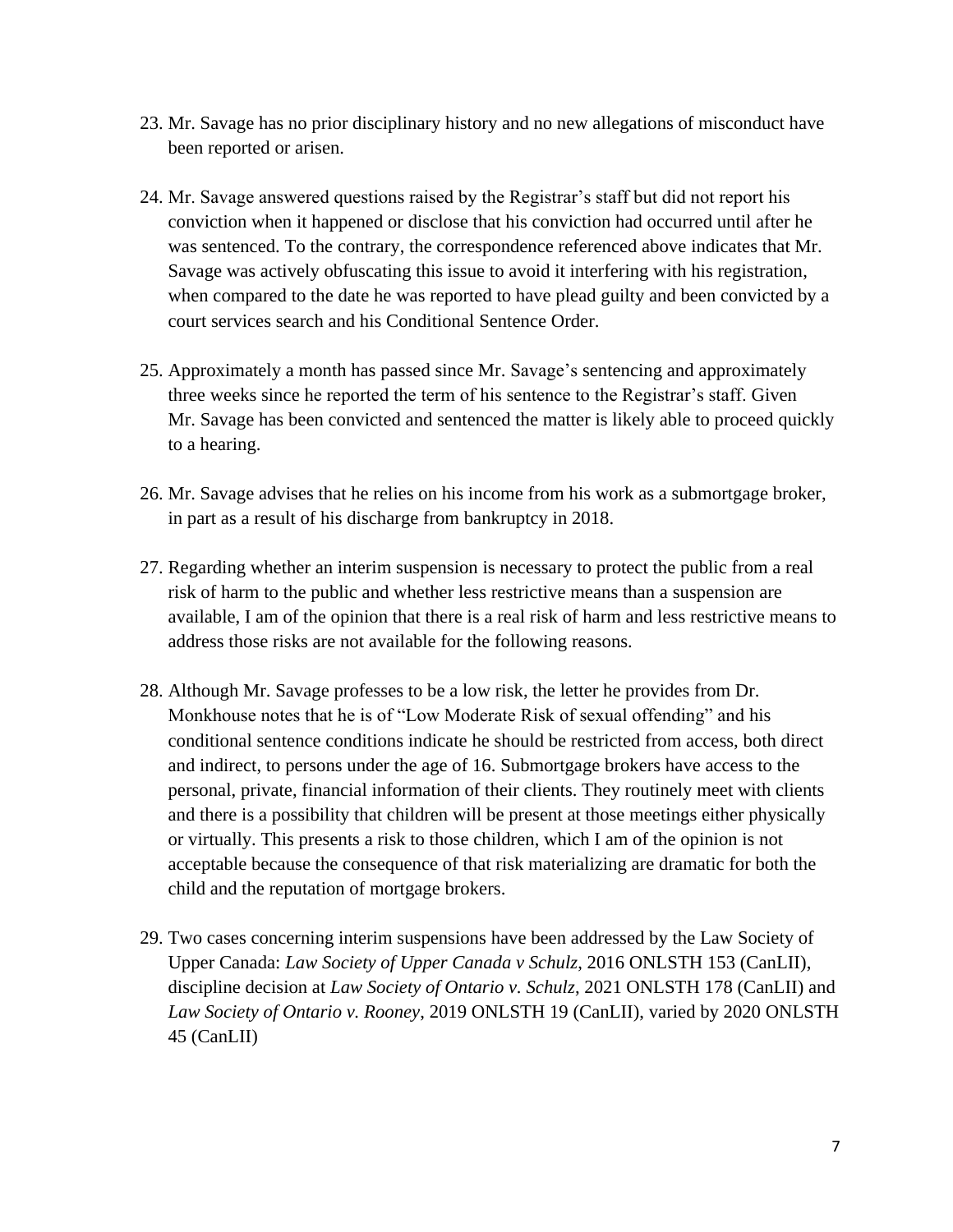- 30. In *Law Society of Upper Canada v Schulz*, the lawyer was convicted of possession of child pornography and was sentenced to 45 days imprisonment and 3 years of probation. On an interim basis, the hearing panel imposed conditions restricting Mr. Schulz from being alone or representing persons under the age of 18. The risk assessments for Mr. Schulz placed him at very low or "virtually negligible" risk of re-offending (para 55). Further he was co-operative with the Law Society and self-reported (para 62).
- 31. In *Law Society of Upper Canada v Rooney*, the lawyer was initially placed on conditions by order of a hearing panel, but after his conviction he was suspended on an interim basis. The lawyer did not contest the suspension at that point. In deciding to impose the interim suspension the Tribunal stated:

[13] It is also important to note that at this stage in the proceeding we are not deciding whether the respondent engaged in misconduct. Rather, our task is to determine whether he should be suspended from practice on an interlocutory basis because his continued practice would present either a risk of harm to members of the public, or to public confidence in the administration of justice, and to assess whether an interlocutory suspension would reduce that risk: *Law Society Act*, RSO 1990, c. L.8, s. 49.27(2).

[14] The Tribunal had already determined that restrictions on the respondent's licence were appropriate and necessary to address the risk to the public and public confidence in the administration of justice. We are satisfied that the respondent's conviction and incarceration substantially increase this risk and that an order suspending his licence on an interlocutory basis is the only appropriate remedy.

[15] Refusal of such an order would communicate to the public that the Law Society endorses the respondent as one who meets the standard of "unquestionable integrity, probity and trustworthiness." *Law Society of Upper Canada v. Mucha*, 2008 ONLSAP 5 at para. 24. We are satisfied that, if the respondent continued to be entitled to practise law, this would significantly undermine public confidence in the integrity of the profession and, by extension, the administration of justice.

32. Mr. Savage's case is different from that in *Law Society of Upper Canada v Schulz* because the evidence provided tends to indicate that Mr. Savage is not a "nearly negligible" risk to reoffend, instead he is a "Low Moderate Risk". Further, Mr. Schulz co-operated and self-reported. In this case, the Registrar's staff first heard of Mr. Savage's charge approximately 20 months after his charge and 4 months after he had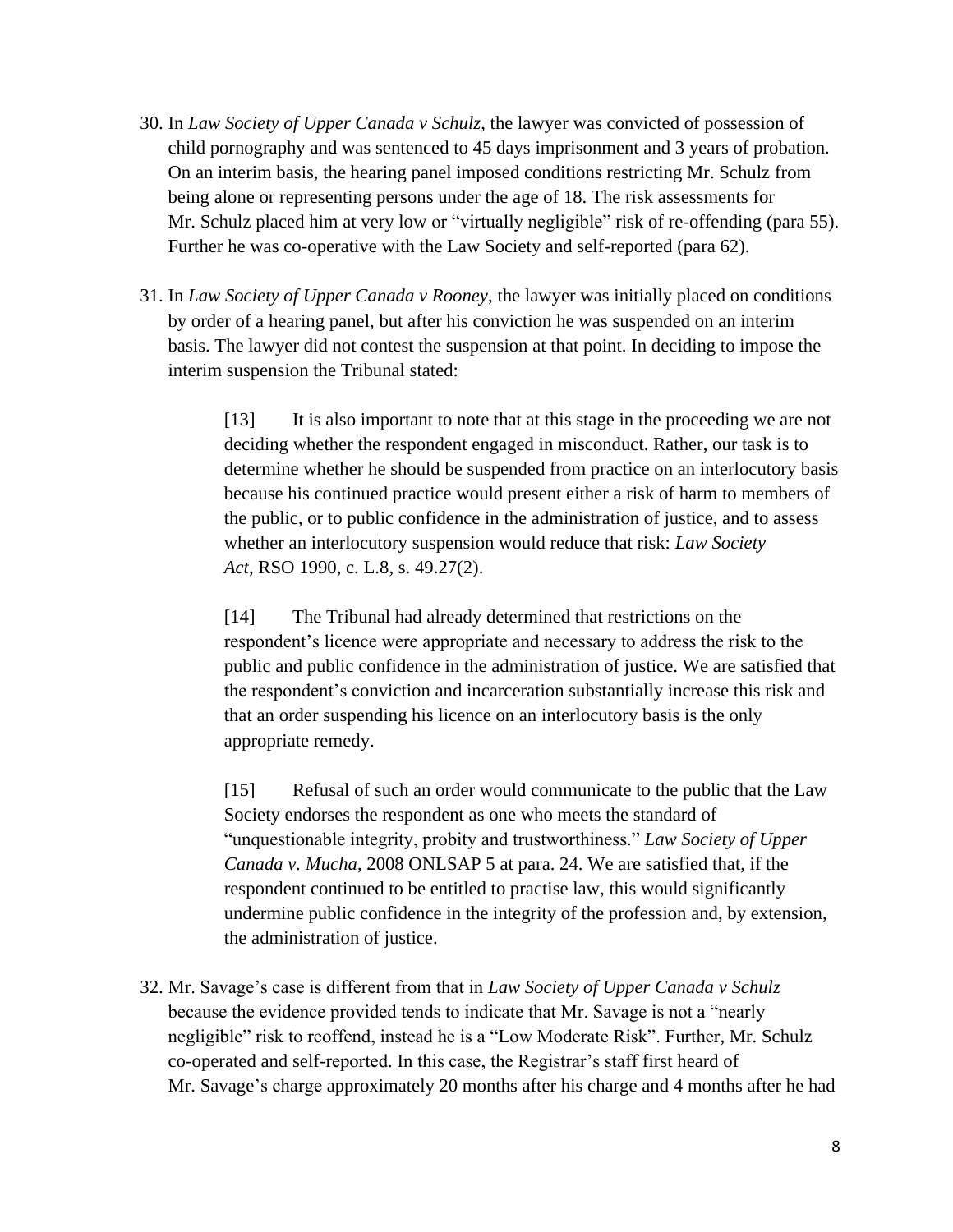plead guilty. Once Mr. Savage advised the Registrar's staff of his charge, he and his counsel continued to make representations that caused the Registrar's staff to conclude that Mr. Savage had not yet been convicted, which delayed this matter. Further, Mr. Savage's custodial sentence is substantially greater than Mr. Schulz was: Mr. Schulz was imprisoned for 54 days, Mr. Savage is subject to a 10-month custodial sentence. Although Mr. Savage is not confined to a prison, a conditional sentence order is still a custodial sentence.

- 33. Similarly, to *Law Society of Upper Canada v Rooney*, I am of the opinion that permitting Mr. Savage to continue practicing would present some risk of serious harm to the public and it would harm the public interest by communicating to the public that the Registrar endorses Mr. Savage as someone who meets the standards expected of a submortgage broker. That would undermine the public's confidence in the industry and the Registrar as a regulator, both of which are contrary to the public interest.
- 34. Although an order suspending Mr. Savage will remove his ability to earn an income as a submortgage broker and may have adverse impacts on the other registrant at Second Street, I am of the opinion that interim conditions will not suffice to protect the public interest in this case. They would not eliminate the risk posed by Mr. Savage. Further, Mr. Savage has demonstrated, by obscuring the fact of his guilty plea to the Registrar's staff, that he is willing to not be forthright with the Registrar's staff. Further, such conditions would not maintain public confidence in the industry or the Registrar and satisfy the concern that Mr. Savage's continued practice would signal an endorsement of Mr. Savage. Given his conviction the Registrar and the BC Financial Services Authority cannot be seen to endorse someone convicted of a crime that so seriously departs from the standards expected of registrants under the Act. Allowing Mr. Savage to continue to practice until a hearing can be conducted in this matter would therefore harm the public interest.

**I AM THEREFORE OF THE OPINION THAT** Mr. Savage is unsuitable for registration under section 4 of the Act and this registration as a submortgage broker is objectionable because he has been convicted of possession of child pornography contrary to section 163.1(4) of the *Criminal Code*.

**I AM THEREFORE OF THE OPINION THAT** the length of time that would be required to hold a hearing and make orders under section 8(1) of the Act would be prejudicial to the public interest because, for the reasons noted above, Mr. Savage poses a risk to the public and placing conditions on his registration will not sufficiently limit that risk.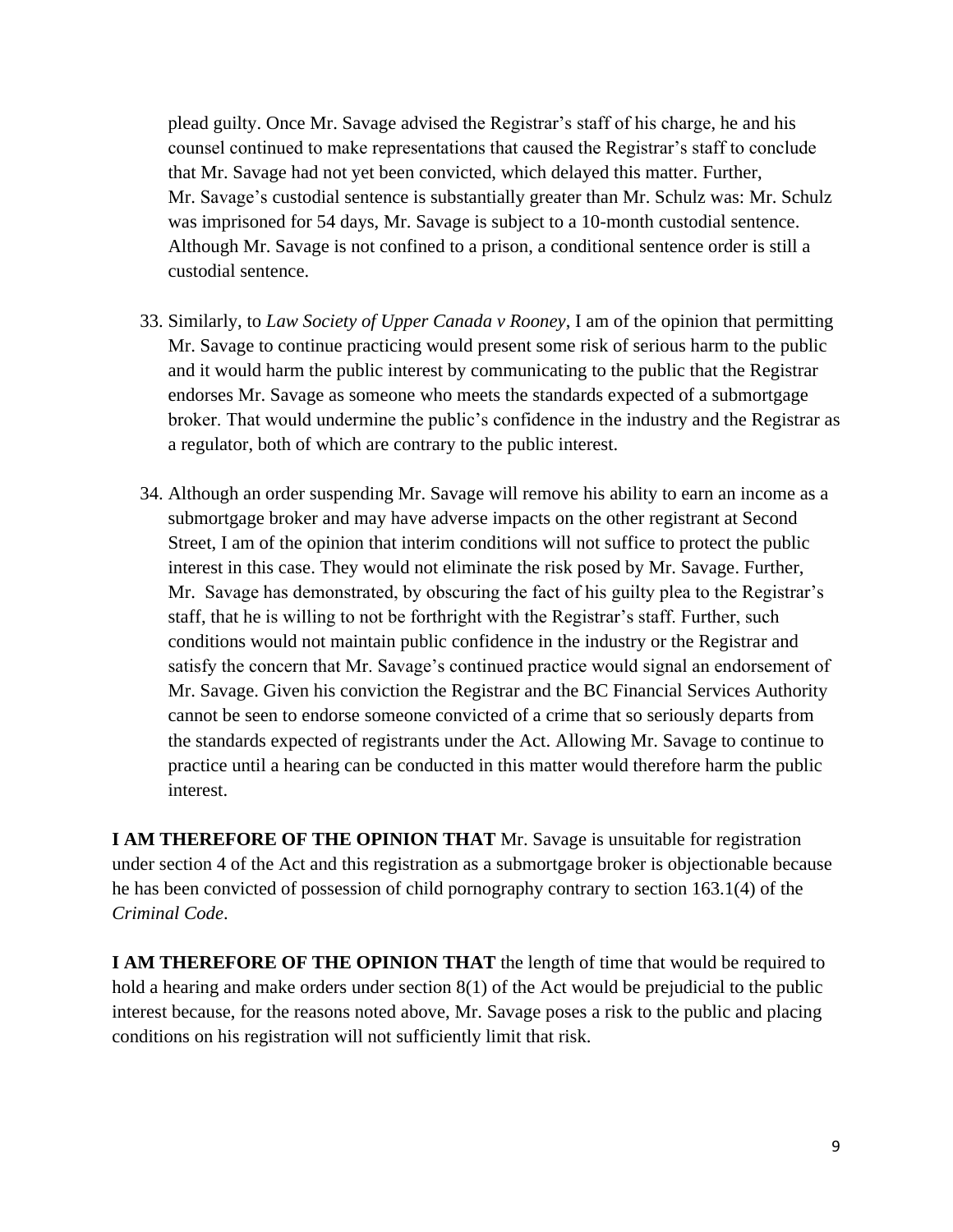**I HEREBY ORDER THAT** the registration of Murray Allan-a-Dale Savage be suspended from acting as a submortgage broker in British Columbia until the investigation into the conduct and activities of Murray Allan-a-Dale Savage is completed and a determination is made by the Registrar of Mortgage Brokers, after Mr. Savage has had an opportunity to be heard, as to whether the registration of Mr. Savage should be suspended or cancelled pursuant to s 8(1) of the Act.

**THIS SUSPENSION ORDER** will remain in force until the determination referred to above is made by the Registrar

**TAKE NOTICE THAT** Murray Allan-a-Dale Savage may, under section 9 of the Act, appeal this Order to the Financial Services Tribunal.

**AND TAKE FURTHER NOTICE THAT** the Registrar will proceed to issuing a Notice of Hearing pursuant to section 8 of the Act and that the hearing will commence at a date to be determined by the staff of the Registrar and Mr. Savage, and, if no agreement is reached within one month of the date of the Notice of Hearing, the hearing date will be determined by the Registrar.

> Issued this \_13\_\_day of May, 2022 At Vancouver, British Columbia

# "CHRIS CARTER"

Chris Carter Acting Registrar of Mortgage Brokers Province of British Columbia

**\_\_\_\_\_\_\_\_\_\_\_\_\_\_\_\_\_\_\_\_\_\_\_\_\_\_\_\_\_\_\_\_\_\_\_**

| Notice to: | Murray Allan-a-Dale Savage                                                  |
|------------|-----------------------------------------------------------------------------|
|            | 10-9843 Second Street                                                       |
|            | Sidney, British Columbia                                                    |
|            | <b>V8L 3C7</b>                                                              |
| Notice to: | Second Street Mortgages Ltd / The Mortgage Centre – Second Street Mortgages |
|            | C/O McKimm & Lott                                                           |
|            | Unit $7 - 9843$ Second Street                                               |
|            | Sydney BC V8L 3C7                                                           |
| Notice to: | <b>Financial Services Tribunal</b>                                          |